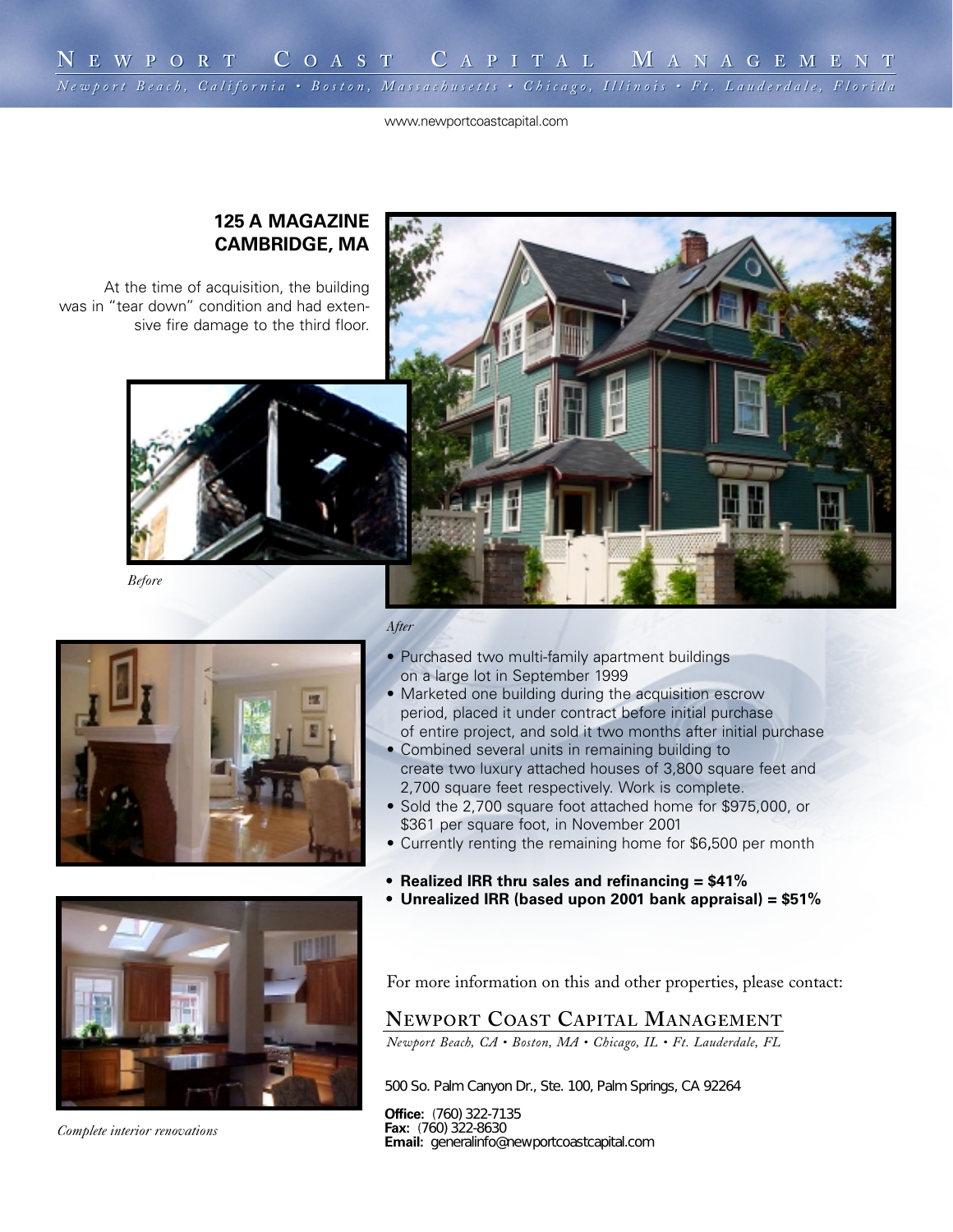www.newportcoastcapital.com

# 125 B MAGAZINE CAMBRIDGE, MA

At the time of acquisition, the building was in "tear down" condition and had extensive fire damage to the third floor.





*Complete interior renovations*

- Purchased two multi-family apartment buildings on a large lot in September 1999
- Marketed one building during the acquisition escrow period, placed it under contract before initial purchase of entire project, and sold it two months after initial purchase
- Combined several units in remaining building to create two luxury attached houses of 3,800 square feet and 2,700 square feet respectively. Work is complete.
- Sold the 2,700 square foot attached home for \$975,000, or \$361 per square foot, in November 2001
- Currently renting the remaining home for \$6,500 per month
- **Realized IRR thru sales and refinancing = \$41%**
- **• Unrealized IRR (based upon 2001 bank appraisal) = \$51%**



For more information on this and other properties, please contact:

# **NEWPORT COAST CAPITAL MANAGEMENT**

*Newport Beach, CA • Boston, MA • Chicago, IL • Ft. Lauderdale, FL*

500 So. Palm Canyon Dr., Ste. 100,
Palm Springs, CA 92264

**Office:** (760) 322-7135 **Fax:** (760) 322-8630 **Email:** generalinfo@newportcoastcapital.com